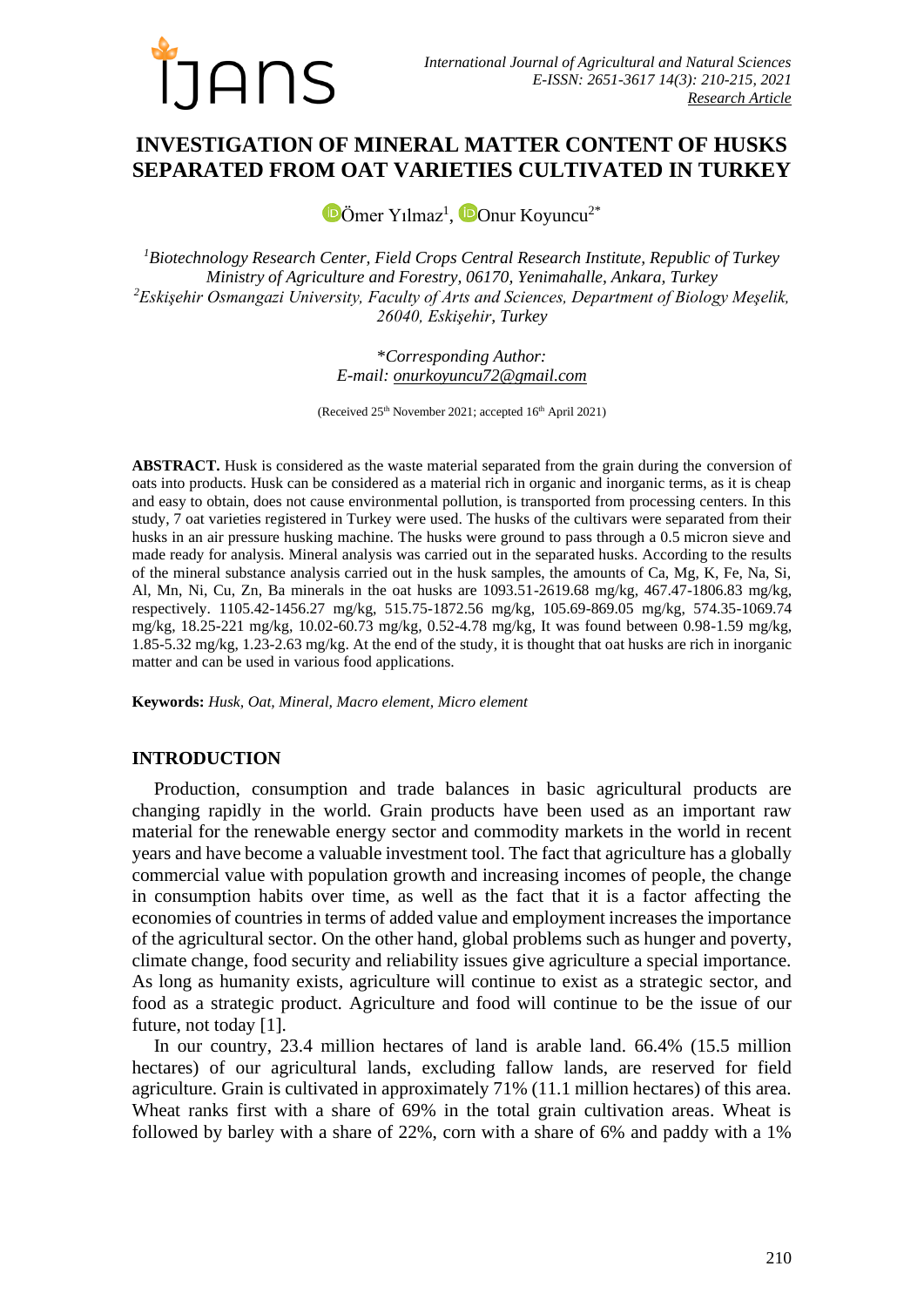share. Our oat and rye production is at a sufficient level and its share, which corresponds to 1% in terms of area, has been maintained at the same level for many years [2].

Oat (*Avena sativa* L.) is a grain whose importance is increasing day by day in human nutrition as well as animal nutrition. Among the cultivated plants produced, oat ranks  $6<sup>th</sup>$ among cereal varieties in the world with a cultivation area of 9.6 million hectares and a production amount of 22.7 million tons [3].

The purpose of human nutrition is to provide normal healthy nutrition, growth and development. The term growth and development includes the process of mental change as well as physical development. Therefore, growth and development is a process that occurs under the influence of genetic, nutritional, social and cultural conditions [4]. (Baysal, 1996). When considered from this point of view, it is understood how important minerals are for human development.

Oat; It contains high amounts of valuable nutrients such as soluble fibers, proteins, unsaturated fatty acids, vitamins, minerals and phytochemicals [5]. (Flander et al., 2007). In recent years, oats have attracted attention in research and commercial areas, as they contain high levels of β-glucan content and compounds with antioxidant effects [6, 7].

Oat is an important grain that is used in the production of animal feed, human food and various industrial products and its importance is increasing day by day [8].

It is thought that the husk has a rich structure in terms of nutritional content and mineral substance content, as well as containing cell wall components in its structure. In this study, the mineral content of grain separated oat husks, which is widely grown in our country and has come to the fore in recent years, was determined and its possibilities for use as a functional food component were investigated.

## **MATERIALS AND METHODS**

### *Material*

The oat varieties used in the study were procured from the Geçit Kuşağı Agricultural Research Institute (GKTAE, Eskişehir), Aegean Agricultural Research Institute (ETAE, İzmir) and Thrace Agricultural Research Institute (TTAE, Edirne) under the General Directorate of Agricultural Research and Policy (TAGEM). The samples were harvested in 2018 and sent from the institutes.

### *Methods*

#### *Cleaning of samples*

In the study, foreign materials of the oat samples were primarily separated with a cleaning device (Labofix' 90, Schmidt AG, Germany). In this device, broken and undersized grains are separated by the cylindrical sieve system, and dust and husk pieces are separated by the air flow.

### *Separation of husks of oats*

After the oat samples were separated from foreign matter and broken grains, the husks were separated from the husk separator (Codema, LH 5095, Minnesota, USA) working with compressed air.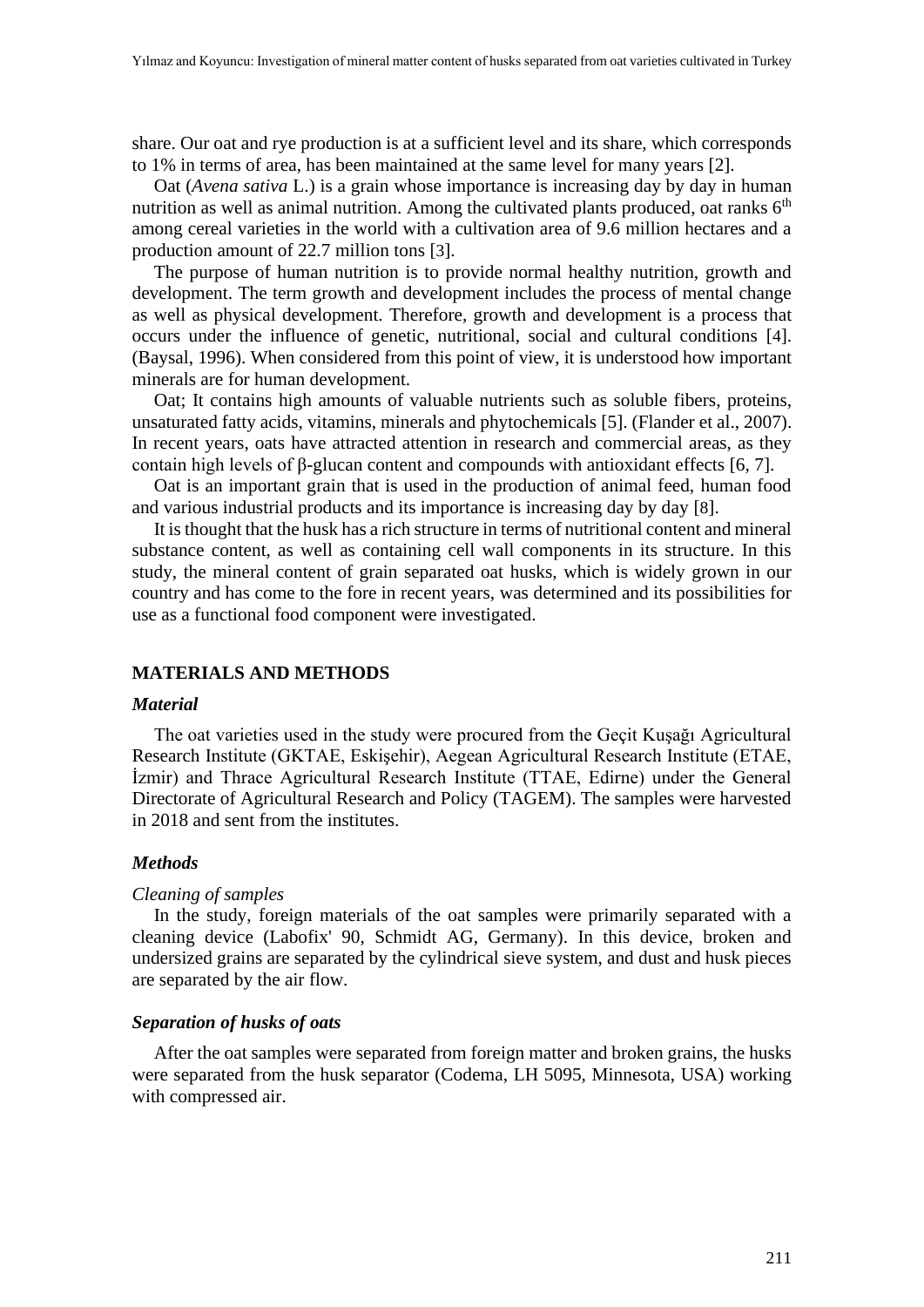### *Grinding the separated husks*

After the husking process was completed, the oat samples, which were passed through the sample cleaning device and cleaned, were ground in a hammer mill (Perten 3100, Huddinge, Sweden) with a 500  $\mu$  pore size sieve and made ready for analysis.

### *Determination of mineral substance amount*

The amount of mineral substance was determined according to the method of NMKL [9]. Samples are weighed in incinerators. With the addition of  $HNO<sub>3</sub>$  and  $H<sub>2</sub>O<sub>2</sub>$ , samples are burned at 200°C for 45 minutes in the microwave combustion system (Milestone Easy, Italy). Before starting the analysis, the mix calibration standard provided by the company is used. Analysis was performed on the samples according to NMKL 186, 2007 and in ICP-MS (Inductively Coupled Plasma-Mass Spectrometer) device (Thermo Scientific, USA). Spectrophotometer results are given in mg/kg on wet/dry matter.

#### *Statistical analysis*

In this study, each analysis was repeated in triplicate and the averages with standard deviation values are given in the relevant tables. Statistical analyzes were performed in SPSS (18.0) statistical analysis package program. The status of the samples having a statistically significant difference on the basis of the relevant criteria was examined by one-way Anova analysis. The "P" statistical values have emerged as a result of the Anova test on the basis of each sample and the criteria it is evaluated. Related Post-Hoc tests were applied according to the Anova test values being less than 0.05. The technique used in Anova analysis was tested with the condition of homogeneity of variance of each sample and was subjected to the relevant Post-Hoc tests. Duncan Post-Hoc test was applied in case of homogeneous distribution of variances, and Games-Howell Post-Hoc test was applied in case of non-homogeneous distribution. The averages of the samples taken according to the relevant criteria are lettered as a result of clustering. Different letters indicate that the means are different from each other, and double letters are lettered to be close to the group averages before and after them.

### **RESULTS AND DISCUSSION**

### *Microelement (Transition, Intermediate and Semi-Metal) Content in Huks*

According to the results of the statistical anova analysis, it was seen that the difference between the averages on the basis of minerals was statistically significant, since there was a significance value (P<0.05) for each mineral among all varieties. Micro element analysis results of oat husks are given in Table 1. Mn and Fe have great importance in respiration, chlorophyll formation and enzymatic activities in plants. When the micro element analysis results of oat husks were examined, the lowest Mn element was found in Yellow (10.02 ppm), the highest in Checota (60.73 ppm), the lowest Fe mineral in Kahraman (515.75 ppm), and the highest in Checota (1872.56 ppm).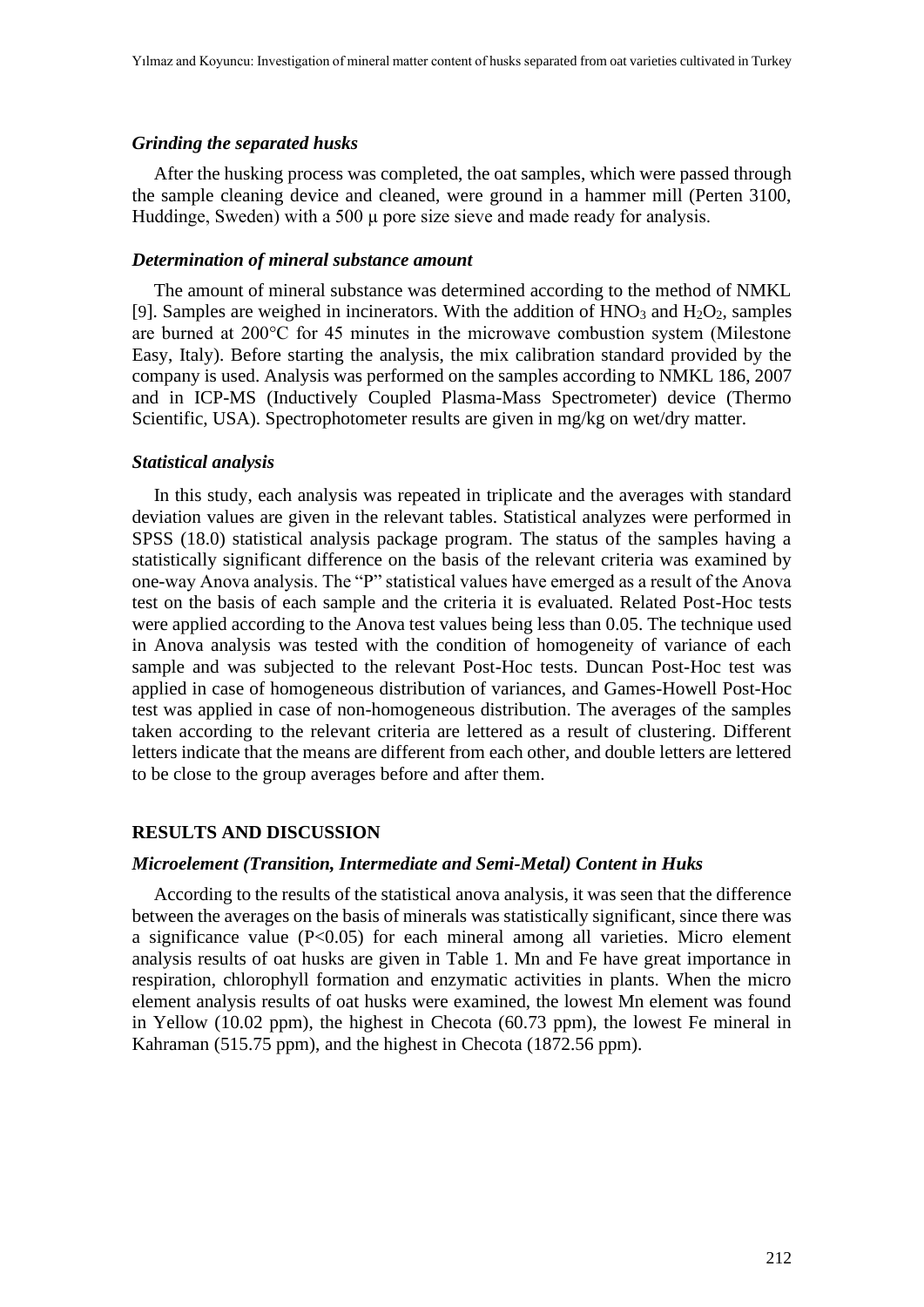| <b>Varieties</b> | $\mathbf{Mn}^1$    | Fe <sup>1</sup>                                       | Ni <sup>1</sup> | Cu <sup>1</sup>   | $\mathbf{Zn}^1$   | Al <sup>1</sup>    | Si <sup>1</sup>        |
|------------------|--------------------|-------------------------------------------------------|-----------------|-------------------|-------------------|--------------------|------------------------|
| Checota          | $60,73^f$          | $\frac{1872,56}{9}$ $\frac{1}{4,78}$ $\frac{1}{1,59}$ |                 |                   | $3,15^e$          | $30,00$ c          | $1069,74$ <sup>f</sup> |
| Haskara          | 29.03 <sup>d</sup> | 919,89 <sup>f</sup> 0.91 <sup>f</sup>                 |                 | 1.03 <sup>b</sup> | $5.32^{f}$        | $24.11^b$          | $723,76^d$             |
| Sar <sub>1</sub> | $10.02^a$          | $786,63^e$ 0,56 <sup>b</sup>                          |                 | 0.98 <sup>a</sup> | $2.23^{b}$        | $163,47^f$         | $574,35^{\rm a}$       |
| Avar             | $16,79^b$          | $547,54^b$ 0,83 <sup>e</sup>                          |                 | 1.09 <sup>c</sup> | $2,38^\circ$      | $18,25^{\rm a}$    | $646,70^b$             |
| Kırklar          | $31.15^e$          | 619,68 $\text{c}$ 0,60 $\text{c}$                     |                 | 1.09 <sup>c</sup> | $1,85^{\rm a}$    | 58,71 <sup>e</sup> | 797,93 <sup>e</sup>    |
| Küçükyayla       | $28,57^{\rm d}$    | $739,29^d$ 0,74 <sup>d</sup>                          |                 | $1,20^e$          | $2,23^b$          | $221,00^{\rm g}$   | 781,62 <sup>e</sup>    |
| Kahraman         | 24.19 <sup>c</sup> | 515,75 <sup>a</sup> 0,52 <sup>a</sup>                 |                 | 1,18 <sup>d</sup> | 2.67 <sup>d</sup> | 53.02 <sup>d</sup> | 675,48 <sup>c</sup>    |

*Table 1. Micro element analysis results in husks separated from oat varieties*

 $<sup>1</sup>$  It is given in mg/kg (ppm).</sup> Mean±standard deviation,(n=3)

The difference between the means shown with different letters in the same column is statistically significant (P<0.05).

Ni, Cu and Zn are important for carbohydrate transport, use of sugar, uptake of water to the plant, protein production, formation of the cell wall and the activity of enzymes. The lowest Ni mineral was detected in Kahraman (0.52 ppm) and the highest in Checota (4.78 ppm) cultivars. Cu mineral was found the lowest in Yellow (0.98 ppm) and the highest in Checota (1.59 ppm). The lowest amount of Zn mineral was detected in Kırklar (1.85 ppm) and the highest in Haskara (5.32 ppm) cultivars. The lowest Al mineral is in Avar (18.25 ppm) and the highest in Küçükyayla (221 ppm); Si mineral was determined the lowest in Yellow (574.35 ppm) and the highest in Checota (1069.74 ppm) cultivars. Silicon plays a very important role in the plant's protective mechanism and drought tolerance.

As previously reported by Peterson et al. (1975) [10], studied the concentration of ten mineral substances in the husk, bran and endosperm of oats. According to this study, the amount of phosphorus in the husk, bran and endosperm of oats is 0.54%, 0.94, 0.27, the amount of potassium is 0.44%, 0.98, 0.18, the amount of magnesium is 0.18%, 0.35%, respectively. , 0.07, calcium content 0.18%, 0.35, 0.07, iron content 47.20, 96.00, 20.40 ppm, zinc 35.80, 54.40, 36.10 ppm, manganese The amount of copper is 46.00, 81.70, 31.60 ppm, the amount of copper is 4.30, 5.67, 2.99 ppm, the amount of boron is 1.10, 2.72, 0.00 ppm and the amount of barium is 0.63 , 2.40, 0.34 ppm was found. Bran was determined as the fraction containing the most of all elements.

Chemical changes in the husks of four different oats grown under different weather conditions were examined and the mineral composition was examined. As a result of the mineral analysis, Al 1.4-13 µg/g, Ba 1.3-4 µg/g, Ca 820-1400 µg/g, Cu 1.3-4.7 µg/g, Fe 11-130 µg/g, K 2700-6400 µg/g, Mg 480-1500 µg/g, Mn 27-52 µg/g, Na 14-89 µg/g, P 310-4400 µg/g [11].

#### *Macro element (Alkaline and Soil Alkaline) Content in Husks*

According to the results of the statistical anova analysis, it was seen that the difference between the averages on the basis of minerals was statistically significant, since there was significance (P<0.05) on each mineral basis among all varieties. The macro element analysis results of oat husks are given in Table 2. K, Mg, Na and K are macro elements necessary for increasing the resistance of plants against drought, diseases and stress, increasing product quality and normal flowering and root development. When considered from a chemical point of view, they can exhibit a similar structure by assuming sodium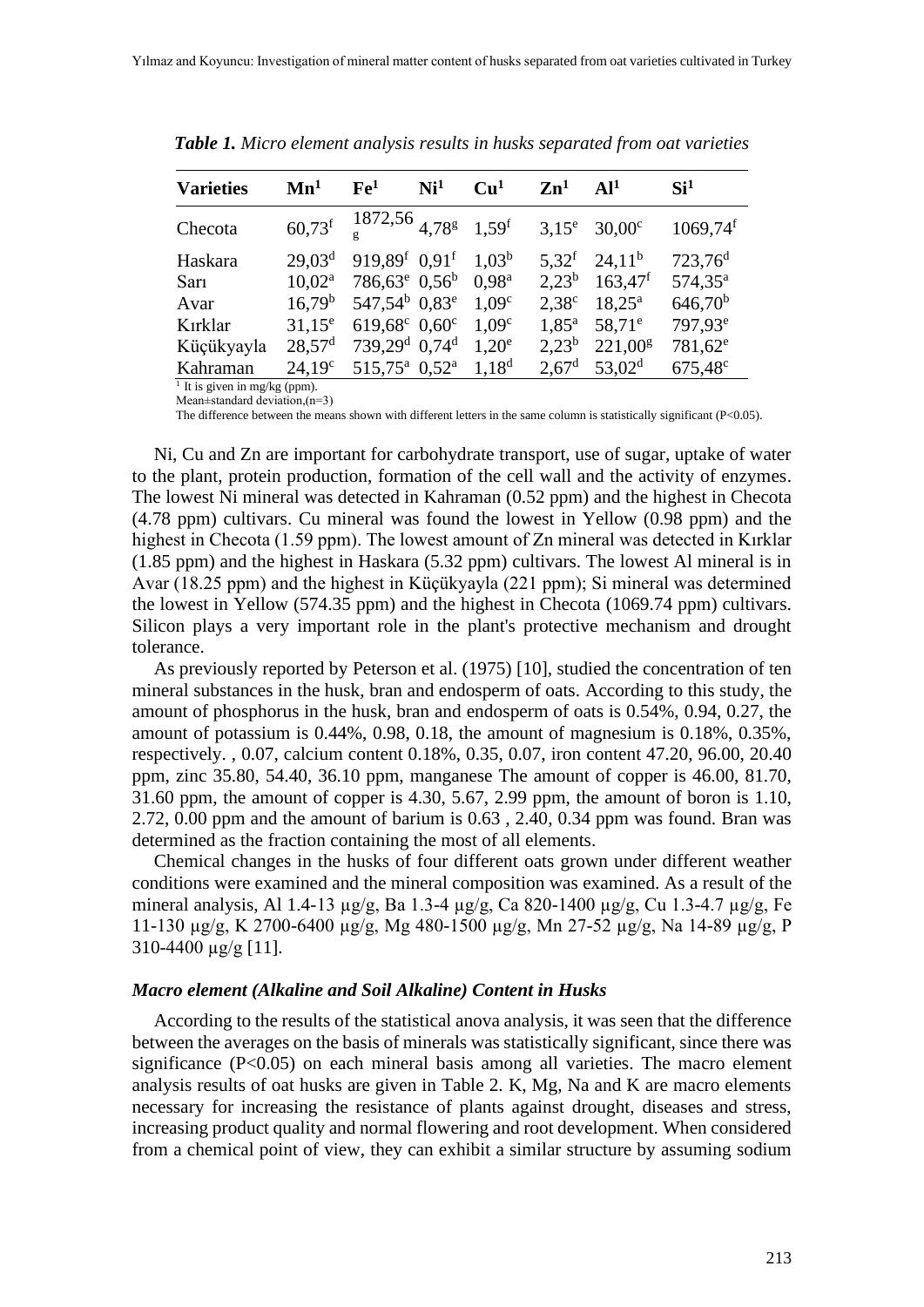duties in periods when potassium is deficient. When the macro element analysis results of husks separated from oat varieties are evaluated, the lowest Na mineral is Kahraman (105.69 ppm), the highest Yellow (869.05 ppm), K mineral is the lowest (1105.42 ppm), the highest is Küçükyayla (1456.27 ppm), Mg is the lowest. Hero (467.47 ppm) was highest in Checota (1806.83 ppm) cultivars. The lowest amount of Ca mineral was detected in Yellow (1093.51 ppm), the highest in Küçükyayla (2619.68 ppm), the lowest in Ba mineral in Avar (1.23 ppm) and the highest in Küçükyayla (2.63 ppm).

| <b>Varieties</b> | $\mathbf{N}\mathbf{a}^1$ | ${\bf K}^1$                                 | $\mathbf{Mg}^1$                                                         | Ca <sup>1</sup>                        | Ba <sup>1</sup> |
|------------------|--------------------------|---------------------------------------------|-------------------------------------------------------------------------|----------------------------------------|-----------------|
| Checota          | $236,51$ <sup>d</sup>    |                                             | $1358,53^c$ $1806,83^e$ $2383,87^f$ $2,62^f$                            |                                        |                 |
| Haskara          | 450,97 <sup>e</sup>      |                                             | $1409,58^d$ 1114,97 <sup>d</sup> 1629,15 <sup>c</sup> 2,42 <sup>e</sup> |                                        |                 |
| Sarı             | 869,05 <sup>g</sup>      |                                             | $1426.75^{\circ}$ 1081,23°                                              | $1093.51^{\text{a}}$ 1,75 <sup>c</sup> |                 |
| Avar             | $726,57$ <sup>f</sup>    | $1341,49^b$ 602,56 <sup>b</sup>             |                                                                         | $1356.43^b$ 1.23 <sup>a</sup>          |                 |
| Kırklar          | $163,69^c$               | $1412{,}61^{\text{de}} 596{,}58^{\text{b}}$ |                                                                         | $1847,27^d$ 2.14 <sup>d</sup>          |                 |
| Küçükyayla       | $123,03^{b}$             | $1456,27^f$ 596,91 <sup>b</sup>             |                                                                         | $2619,68^g$ 2,63 <sup>f</sup>          |                 |
| Kahraman         | $105,69^{\rm a}$         | 1105,42 <sup>a</sup> 467,47 <sup>a</sup>    |                                                                         | $2111,11^e$ 1,63 <sup>b</sup>          |                 |

*Table 2. Macro element analysis results of husks separated from oat varieties*

 $<sup>1</sup>$  It is given in mg/kg (ppm).</sup> Mean $+$ standard deviation (n=3)

The difference between the means shown with different letters in the same column is statistically significant  $(P<0.05)$ .

In the study on investigating the amount of minerals, phytate and dietary fiber in different fractions of oat grain, elemental analyzes of Ca, Cu, Fe, K, Mg, Mn, Na, P and Zn were carried out in oat husks. Elemental analysis results were found as 960 μg/g, 1.8 μg/g, 26 μg/g, 7700 μg/g, 490 μg/g, 37 μg/g, 90 μg/g, 390 μg/g, 12 μg/g, respectively. have expressed [12].

In a study on the phytic acid, mineral substance content and digestibility of proteins of milling, the mineral substance contents of barley and oats as grains and in flour after milling were determined. As a result of the analysis, the amount of Na in barley grain and barley flour is 157.80 ppm and 84.90 ppm, Ca amount is 325.70 ppm and 279 ppm, K amount is 4393 ppm and 4347.70 ppm, Mg amount is 786.50 ppm and 834.30 ppm, Zn amount is 12.7 ppm and 14ppm, Fe content is 7.10. They stated that it is found as ppm and 14 ppm. Analysis results in oat grain and oat flour, respectively, Na content 21.4 ppm and 46.90 ppm, Ca content 532.70 ppm and 497.90 ppm, K content 4664.60 ppm and 4534 ppm, Mg content 734.80 ppm and 754.50 ppm, Zn content 7.9 ppm and 10 ppm, Fe. The amount is specified as 24.5 ppm and 26 ppm [13].

### **CONCLUSION**

With oats gaining importance in recent years, cultivation areas and production volume have started to increase. With the use of oats in human nutrition in recent years, it has started to be consumed in baby foods, oatmeal and breakfast nutrition. It is a grain rich in protein, nutritious in terms of vitamins and minerals, and high in energy value. In our study, it has been observed that oat husks are rich in mineral content. It has also been determined that these rates are at a level that will be important for a waste product.

Thanks to Ca, Mg, K, Fe, Na, Si and other elements, it can be turned into plant food and used. It is thought that it can also be used in the food industry due to its rich mineral